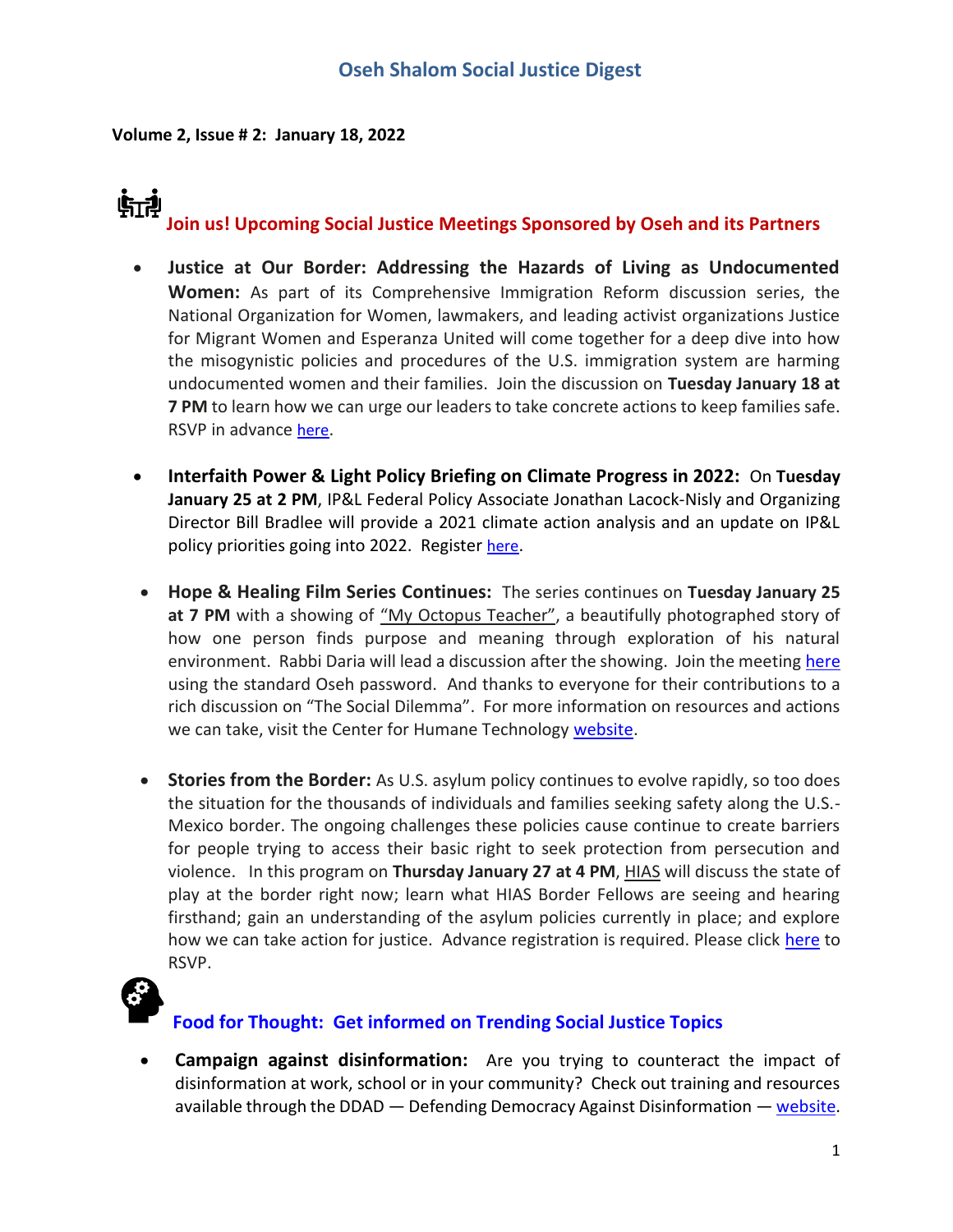- **Sounds Like Hate podcast from Southern Poverty Law Center:** One year after the assault on our Capitol, the SPLC has dedicated the first episode of this season of the Sounds Like Hate podcast to investigating the warning signs that culminated with an attempt to destroy our democracy. Listen [here.](https://sounds-like-hate.captivate.fm/listen) You can also read a companion issue brief from SPLC entitled [Democracy Under Siege](https://www.splcenter.org/news/2022/01/07/democracy-under-siege-extremist-insurgency-continues-year-after-jan-6-attack) to better understand how the insurrection on 1/6/21 is still playing out in communities across the country.
- **Strategies for counteracting political divisiveness:** There is ample evidence that political polarization continues unabated. Learn more about how Braver Angels and its allies are tackling this issue by watching thi[s January 10 episode](https://u1584542.ct.sendgrid.net/ss/c/atcYNHk4Eh2YdGnwBh-YDOJPR4Z5lDybbWIPhQSOR8F1ZvoivDUOLVF7zx2nc3PCdQYpr024SBpnhL512qeUrWkV7oHJK_gt-nx1zz9_GGschptiCsYDOad4Nya-v87GvZkqjz3kGsMPJ6L5Q6FEjcQEkZqPiHrDM_gJwfQmLix1yZaiGmtfevR09ccwJCkqQyRfWlWy1kBB9R78tKowNBXzuLJUhacopSumPp2ef4nXdnezQWZzRNsxs3ZKbu-dJOR0AlvY3xnhtMsc2zJtAfvQIPOqLnruVWBsyx55PPodtOt1kQ_Sp1etk8Gjo9UtJOYAlPLlj83up4ajs71_Zg/3ir/qWKvb2DGTC2u-C6g6eGNkQ/h6/wYui8o0BLu4KbFL3CItWXomaPMpf6_hlLDTDmPGAxyw) of PBS Newshour.
- **In case you missed it**: The [Maryland Commission on Climate Change](https://mde.maryland.gov/programs/Air/ClimateChange/MCCC/Pages/index.aspx) sponsored a webinar on January 6 to share its recommendations for Climate Change Action. You can view the recording [here.](https://www.youtube.com/watch?v=pCu-erihFDw&t=2s)
- **Maryland state parks are a treasure!** During the pandemic, visitation to our state parks increased substantially. Coupled with years of under-investment and deferred maintenance, our parks are now in disrepair. [Read an opinion piece](https://www.marylandmatters.org/2022/01/07/gov-glendening-del-luedtke-and-sen-elfreth-a-once-in-a-generation-opportunity-for-our-state-parks/) from members of the newly created [State Parks Investment Council](https://msa.maryland.gov/msa/mdmanual/07leg/html/com/sstatepark.html) with their recommendations for preserving our natural spaces for generations to come. Read the 2021 SPIC report [here.](https://mgaleg.maryland.gov/pubs/commtfworkgrp/2021%20-%20Final%20Report%20of%20State%20Park%20Investment%20Commission.pdf)

## **Calls to Action: Please Support the Work of our Social Justice Partners**

- **Help With the Resettlement of a New Afghan Family (Oseh Shalom and Lutheran Social Services)**: Oseh Shalom is once again partnering with Lutheran Social Services (LSS) to assist with the resettlement of a newly arriving refugee family. Please click on this [Sign-Up Genius link](https://r20.rs6.net/tn.jsp?f=001KITAIuzp6zc70LPZK_Th15nS2amwskpkirMEl1wFUM4IRyClbHxhNLlAGbDt89hFlQGjcVid_tqEUIfboGYCmap4TVXKpL6gfCQvBM4BmKuF2oJ2Js_KLA43zQytI03VRlq35ZdM-zjwB9NAAABRtd8BYNbxRKTcY_5Wg5ld2bSqTuFyTCkWdw==&c=ciyeqZD4Z873w6TDpgfogCk2Ss4L_uA_Rwz3qHGET5qwOLvq1-FaVg==&ch=_6VEaOvn8thqr-7V43R6NNlKlsAEtbEu39fXOucUmoLC4D2-lCCiBg==) to see the updated list of items that are still needed. (Please note that the date on the sign-up is not a confirmed date.) Thank you for helping our congregation live up to the Jewish value of "welcoming the stranger."
- **February Winter Shelter Donation Drive (Oseh Shalom)**: As you may already know, this winter, due to COVID, we are participating in the Laurel Winter Shelter differently than in past years. Instead of housing men and women at the synagogue, we are collecting food and supplies, which will then be distributed to shelter participants at a local hotel. Watch your Oseh e-news: **A Signup Genius will be coming soon to sign up to donate. Drop off your donation at Oseh Shalom on the morning of your assigned day (Feb. 6 or Feb. 13).** Questions? Contact Eileen Hollander [\(ceholl5@comcast.net\)](mailto:ceholl5@comcast.net), Judy Swanner [\(swannerjudy@gmail.com\)](mailto:swannerjudy@gmail.com), or Rebecca Goldfinger [\(rlkemp@gmail.com\)](mailto:rlkemp@gmail.com). Many thanks!